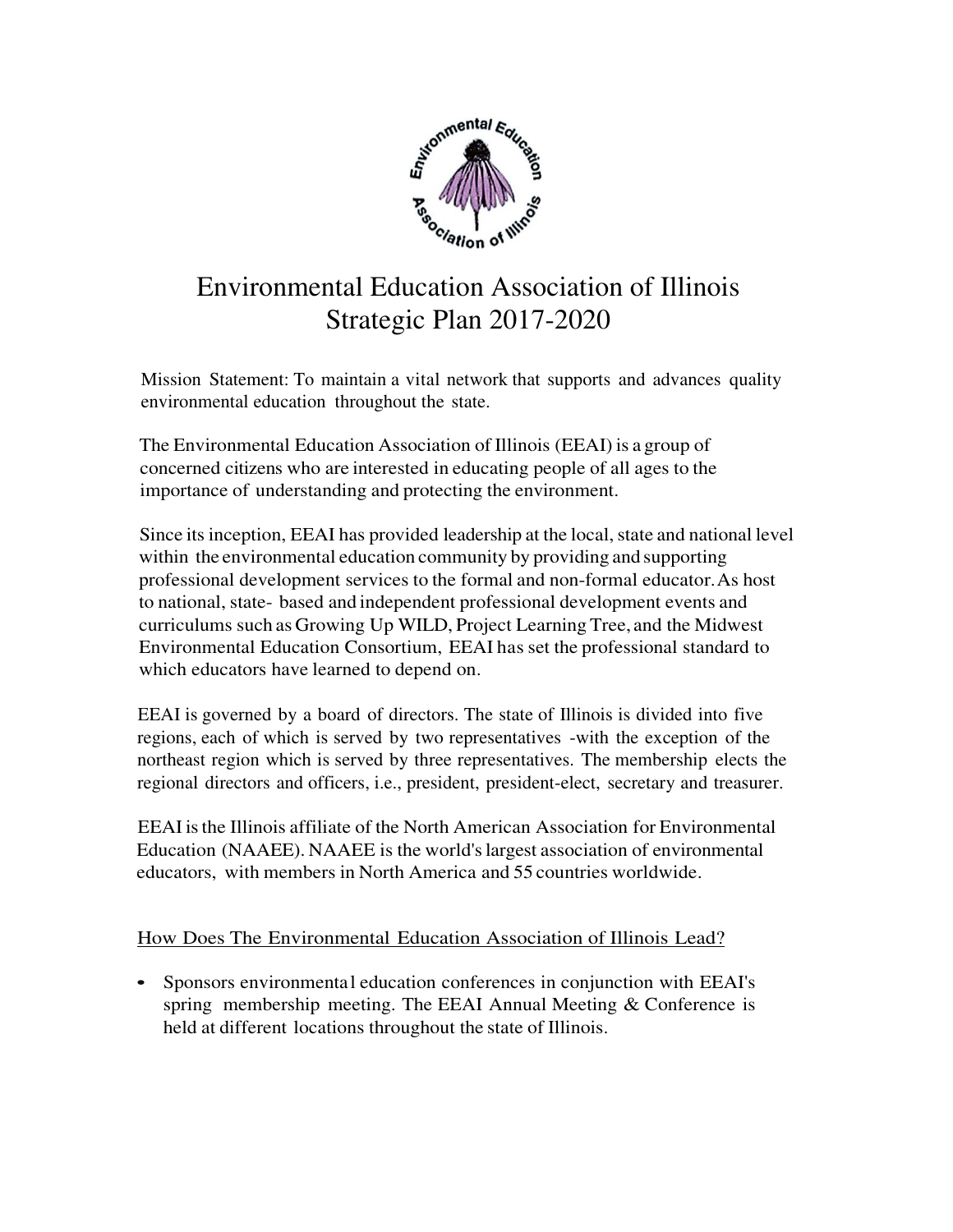- Once every eight years, EEAI sponsors the Midwest Environmental Education Conference, which draws participants from throughout the nation.
- Sponsors Project Learning Tree and Growing Up WILD in the state of Illinois.
- Publishes the Illinois Environmental Education UPDATE newsletter; the only periodical in Illinois devoted to current information and ideas about environmental education.
- Reviews and makes recommendation s regarding environmental education materials, trains workshop facilitators and locates funding sources to implement high quality environmental education programs.

As part of the Community Foundation of East Central Illinois' Center for Nonprofit Excellence program, information was gathered about current challenges and future opportunities from members of the Board of Directors and the community. The board reviewed the strengths and weaknesses internal to the organization and the opportunities and threats of external forces.

Based on those discussions, the Board has committed to a strategic plan that will provide a path for the organization over the next three years. The intent is that it will guide the way but provide the flexibility to react appropriately to changing community needs, financial challenges and opportunities and the long-term viability of the organization.

## **Staffing**

## *Goal* -*Hire an Executive Director by end of fiscal year 2018*

- 1. Create a committee to research and/or develop the following *(begin February 2017, presented to board June 2017):*
	- Personnel policy
	- Unemployment insurance
	- Payroll service
	- Board vs. director responsibilities
	- Job description
		- Determine future needs of agency and develop profile of ideal candidate
	- Financial staffing plan that allows for a sustainable salary and benefits
- 2. Create search/hiring committee *(Begin June 2017, advertise after December 2017*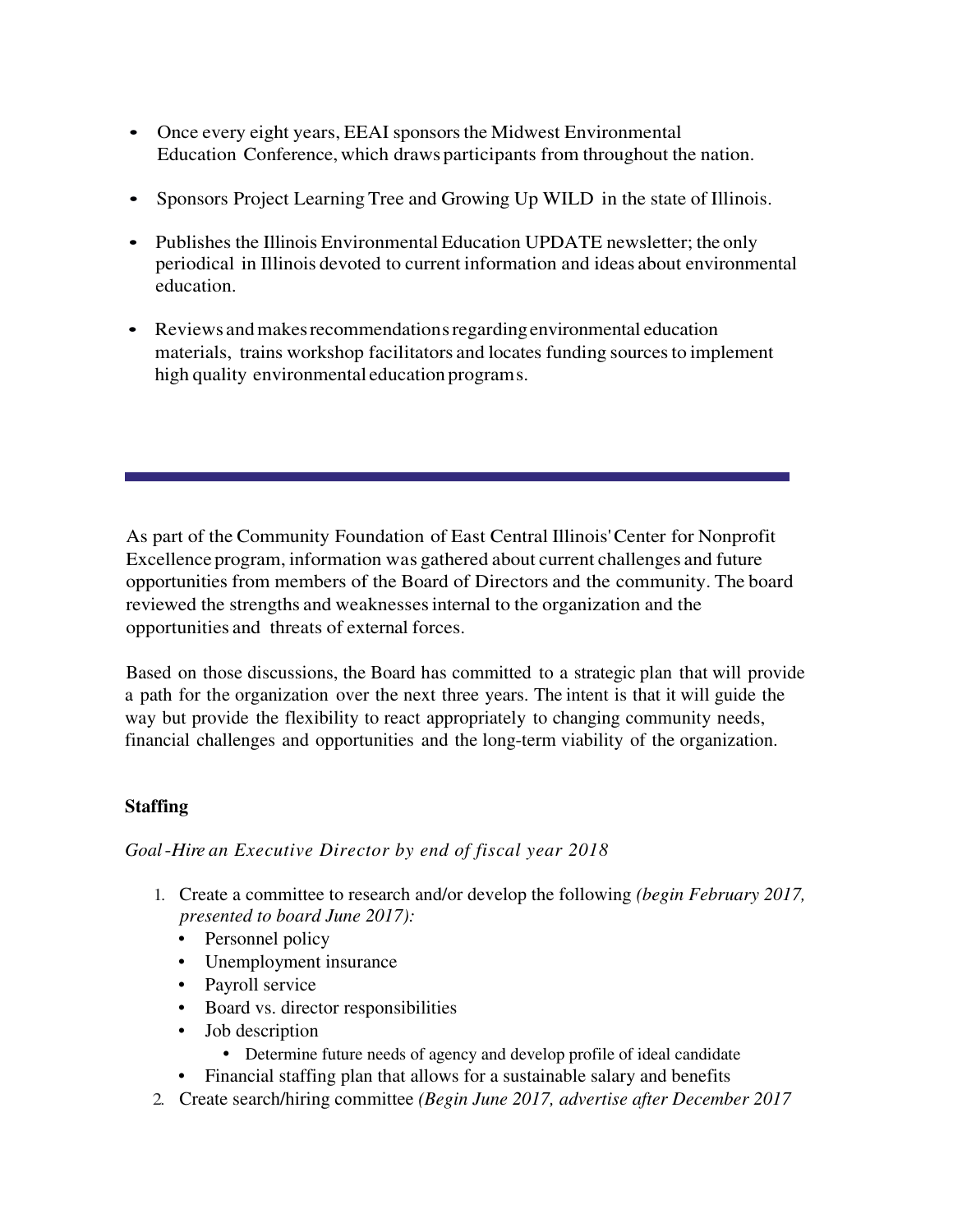*board meeting)*

- Plan hiring strategy and recruit applicants
- Assess candidates *(Jan-March 2018)*
	- Plan assessment process
	- Design interview
	- Conduct interviews
- Hire Executive Director *(April 2018)*

### **Governance**

*Goal- to review the structure, roles and responsibilities of the Board of Directors* 

- 1. Formalize roles and responsibilities of the Board
	- a. Create a written description for Board members
	- b. Ensure that Board terms are established and observed
	- c. Ensure fundraising activities a responsibility of every regional director
- 2. Review all Committees
	- a. Consolidate and combine committees as appropriate, with a focus on fewer committees with broader responsibilities
	- b. Create written committee charters, detailing the scope, function, responsibilities and membership of each committee
- 3. Provide additional training and support for board members
- 4. Formalize the development and orientation process for members of the Board
	- a. Analyze the organization's demographic and areas of expertise
	- b. Create a list of potential board members which reflects these needs
	- c. Create formal new board member orientation
- 5. Research the possibility of establishing more regions to enable board members to better serve and represent the interests and concerns in their areas

### **Programming**

*Goal: to innovate and broaden the programs and services offered* 

- 1. Pursue opportunities for electronic communication of information and service delivery for the board and for members
	- a. Webinars
	- b. Interactive learning opportunities
	- c. New offerings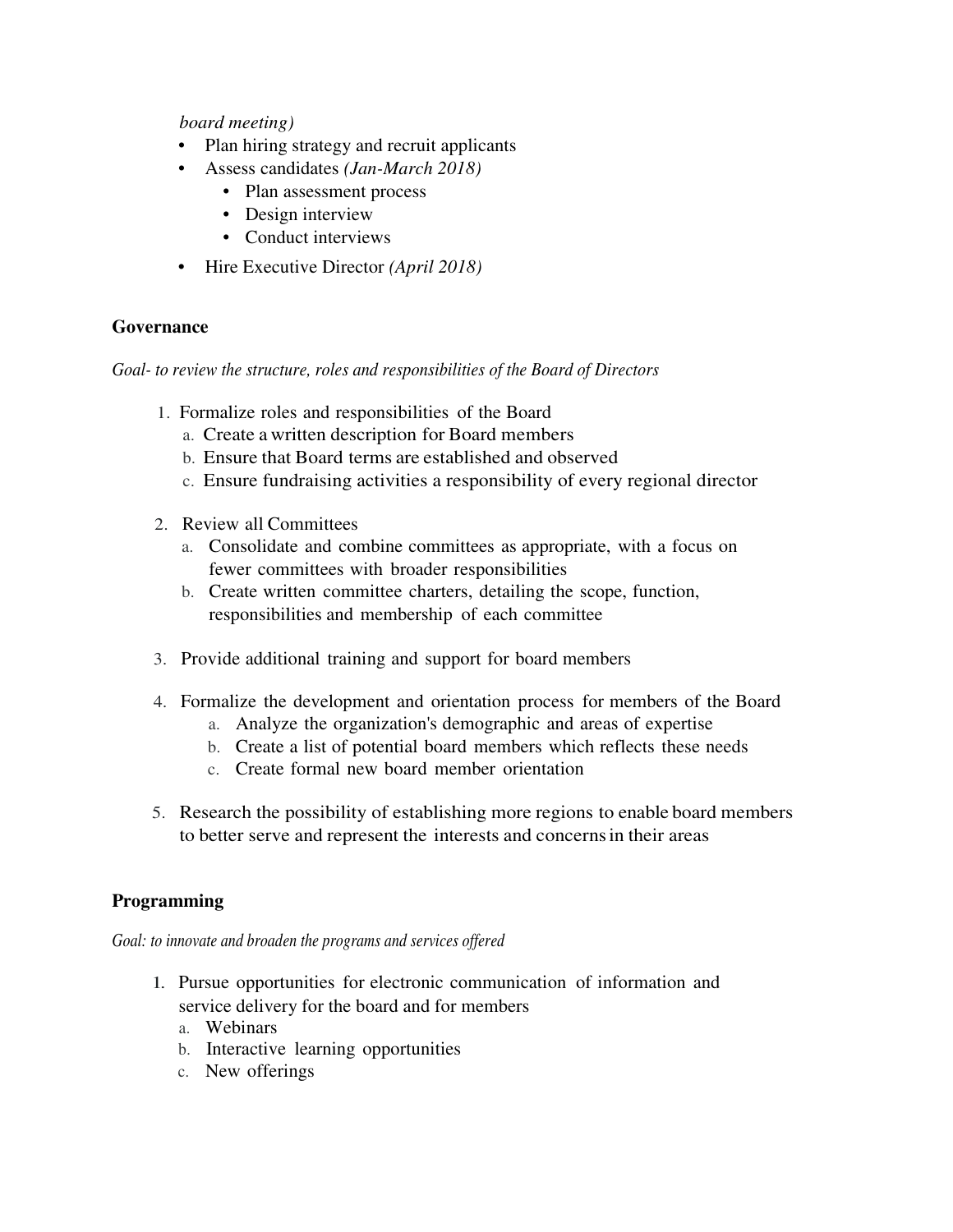- 2. Review needed ISBE Clock Hours
- 3. Pursue National Accreditation opportunities
- 4. Expand member events locally and state-wide
- 5. Provide programming resources for school districts and establish greater collaborations

#### **Membership**

*Goal*- *Increase membership by 20% by May 2018* 

- 1. Actively solicit new members to EEAI
	- a. Diversify membership
	- b. Offer EEAI members "rewards" or recognition for bringing in new members
		- *By Sept. 2017, create list of potential "rewards"*
		- *By December 2017, enact the "reward system"*
- 2. Actively engage members and make it each Board member's responsibility to do so, e.g., include it in the "Responsibilities of Board Members"

*Goal- Increase membership incentives by the end of fiscal year 2018 (April 2018)* 

- 1. Further define member benefits
	- a. Add value to membership
	- b. Think creatively about ''Why be a Member?" and expand on what it means to be a member

### **Financial**

*Goal- Review and consolidate the dues structure, ensuring it provides for the growing needs of the organization and allows for service delivery (Begin Sept. 2017, roll out May 2018)* 

1. Once the added membership value has been established, enact a reasonable membership dues increase

*Goal: Actively pursue local, state, federal and nongovernmental grants to ensure the long-term financial stability of EEAI (State Coordinator Consultant, Regional Directors, and Executive Committee) Ongoing* 

*Goal: By the December 2017 board meeting, review fund amount of operational reserve and method of investment*